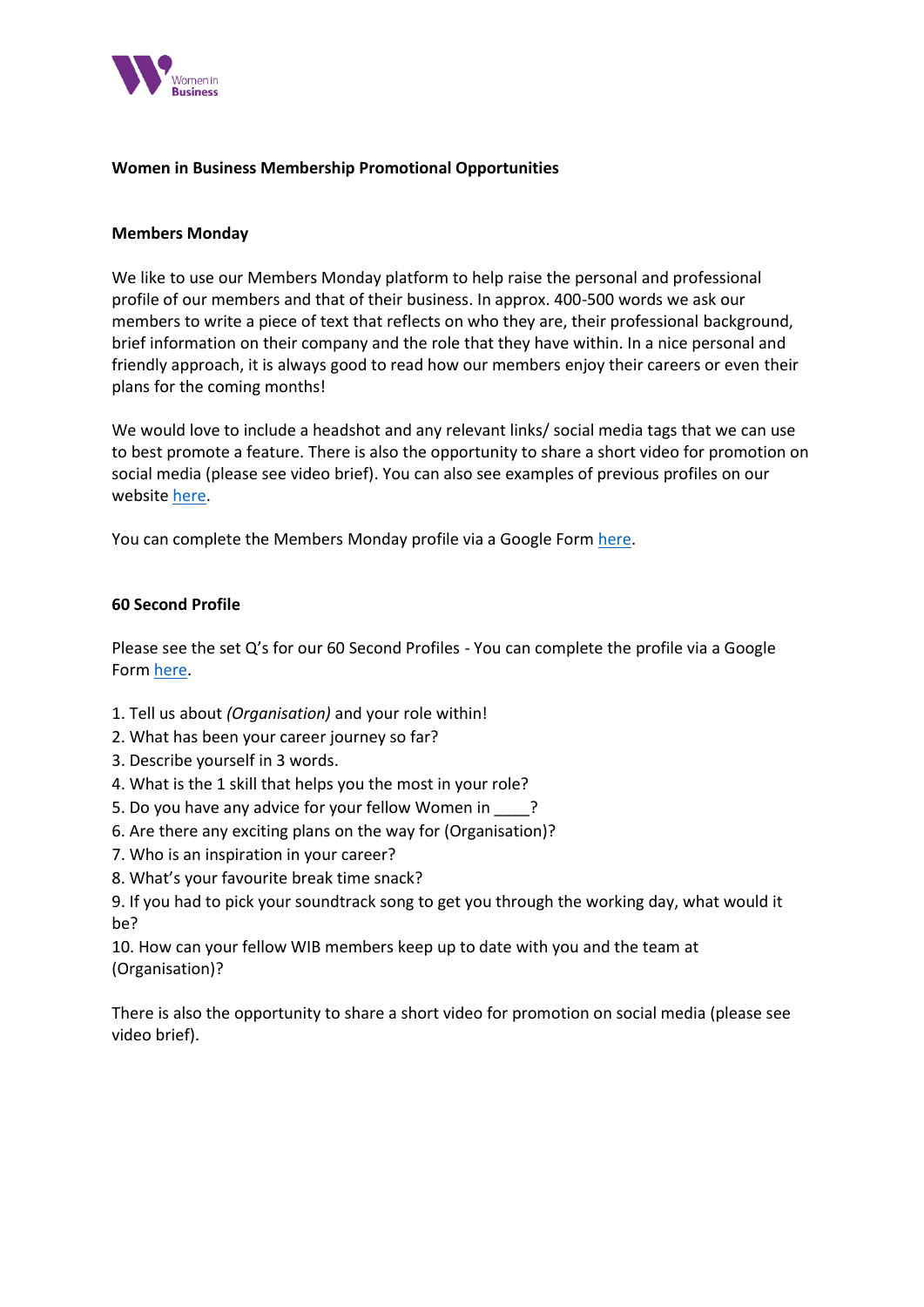

# **Blog post**

There is the opportunity to share approx. 1000 words on a relevant topic that can benefit the WIB network, an excellent way to show your expertise and share learning pieces with our audience. Please find examples on our website [here.](https://www.womeninbusinessni.com/Blog.aspx)

We love to share supporting links, social media handles and headshots with all of the above opportunities to help raise the personal & professional profiles of our members! This content is uploaded to our website and shared across our 51k Social media audience.

[Click here](https://docs.google.com/forms/d/e/1FAIpQLSf0zVFHLXoFSooQDr_NYIFyvvZJt0jnr7RPrFT8qzKD0OkndA/viewform) to complete an expression of interest to get involved with Women in Business Blogs!

# **Bi-Annual Business Magazine**

In the Winter & Summer, we share a business magazine (digital & print) highlighting the recent good news of our members - there is also the opportunity to share a members profile or a relevant opinion piece that may be of relevance to our audience. Spaces are limited within the magazine each year but we try to help share content where possible! We also have paid advertising options to feature within our magazine, [learn more.](https://www.womeninbusinessni.com/Advertising.aspx) Have a look at our latest issue [here.](https://www.flipsnack.com/womeninbusinessnorthernireland/women-in-business-summer-magazine-2021-vh5gm3krzp/full-view.html)

# **Monthly Email Newsletter**

We can share recent good news stories such as awards/ promotions or upcoming events/ initiatives for our members within our 'Ezine', with a relevant image & link, this content is also uploaded to our website. We aim to share our Ezine to approx. 8000 people on the last Wednesday of each month, so please try to reach out in advance of your news! You can explore our previous issues [here.](https://www.womeninbusinessni.com/News/WIB-Ezines.aspx)